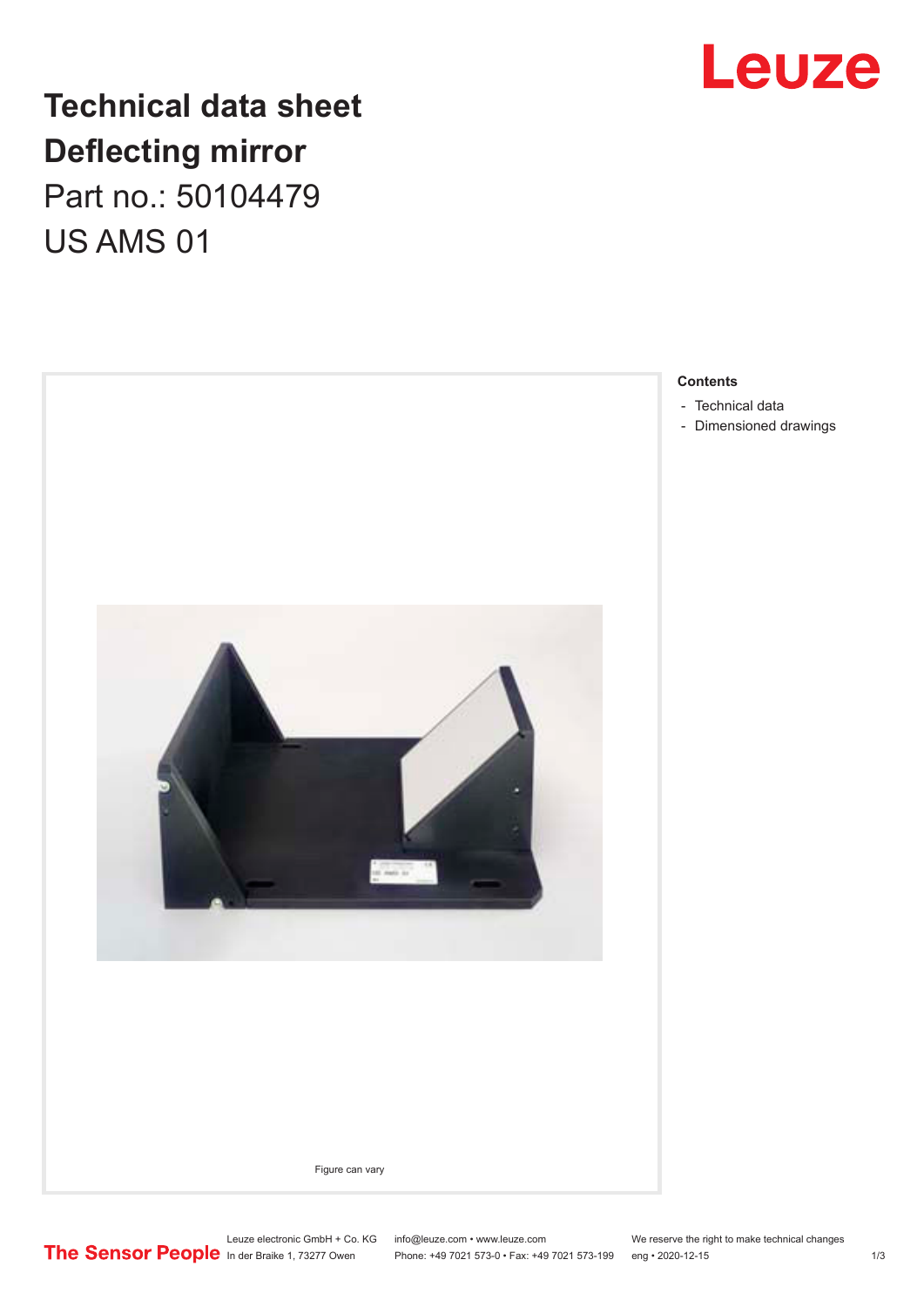### <span id="page-1-0"></span>**Technical data**

# Leuze

#### **Basic data**

| Suitable for              | <b>AMS 300i</b>          |
|---------------------------|--------------------------|
| Type, columns and mirrors | Deflecting mirror        |
|                           |                          |
| <b>Mechanical data</b>    |                          |
|                           |                          |
| Dimension (W x H x L)     | 191 mm x 110 mm x 271 mm |
| <b>Housing material</b>   | Metal                    |
| <b>Housing color</b>      | <b>Black</b>             |

#### **Classification**

| <b>Customs tariff number</b><br>84735080<br>27279207<br>27279207<br>27273605<br>27273605<br>27273605<br><b>ETIM 5.0</b><br>EC002467<br><b>ETIM 6.0</b><br>EC002467<br>EC002467<br><b>ETIM 7.0</b> |              |  |
|---------------------------------------------------------------------------------------------------------------------------------------------------------------------------------------------------|--------------|--|
|                                                                                                                                                                                                   |              |  |
|                                                                                                                                                                                                   | eCl@ss 5.1.4 |  |
|                                                                                                                                                                                                   | eCl@ss 8.0   |  |
|                                                                                                                                                                                                   | eCl@ss 9.0   |  |
|                                                                                                                                                                                                   | eCl@ss 10.0  |  |
|                                                                                                                                                                                                   | eCl@ss 11.0  |  |
|                                                                                                                                                                                                   |              |  |
|                                                                                                                                                                                                   |              |  |
|                                                                                                                                                                                                   |              |  |